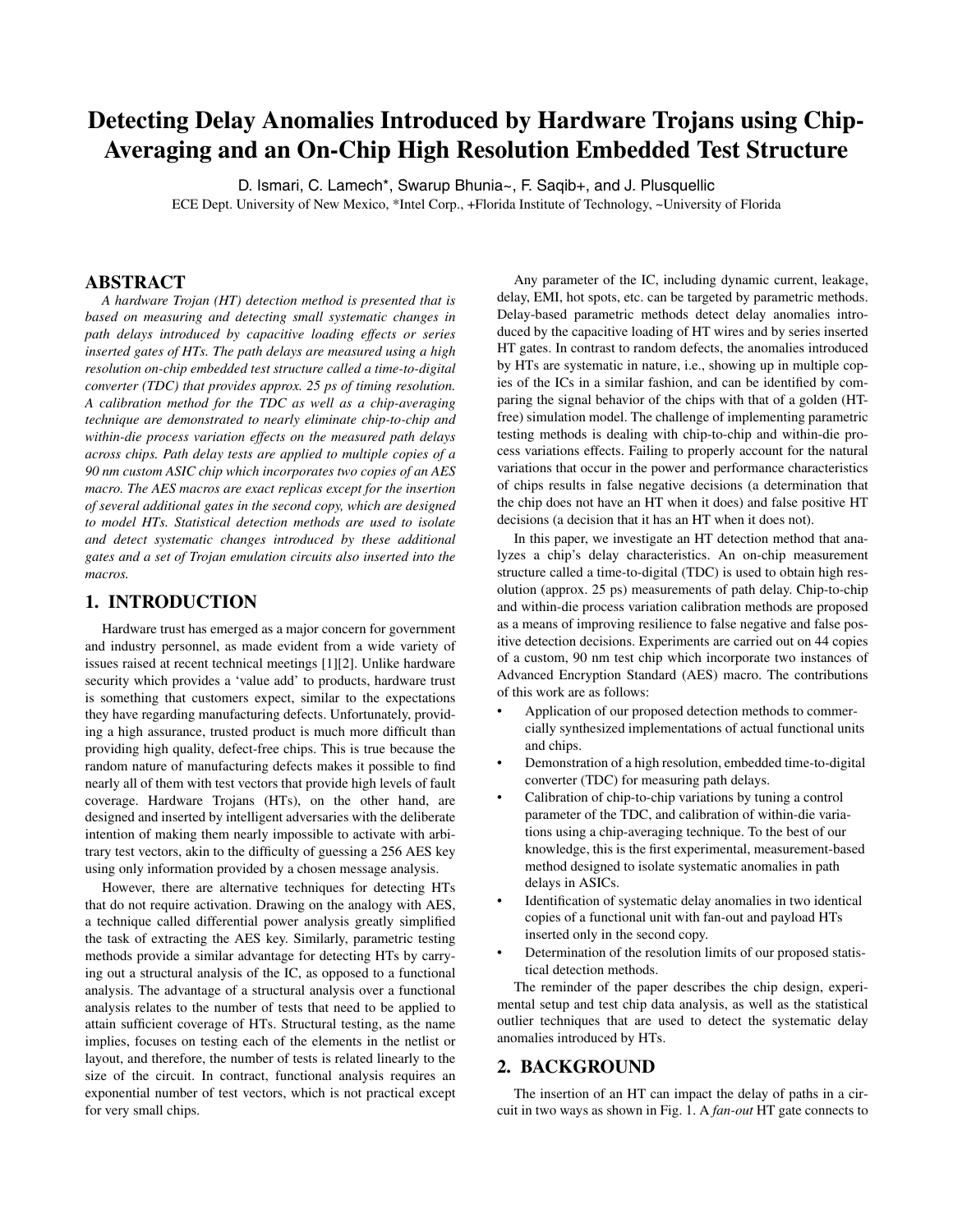

existing wires in the circuit, that allow the HT to monitor circuit state for activation conditions. The connections add capacitive load to the original path, which in turn impacts delay. The second *payload* HT gate is inserted in series with the original path (see Fig. 1(b)), and is designed to maliciously modify circuit state when the HT activates. The inserted gate also adds delay to paths in the original circuit, and this delay is typically larger than the delay introduced by capacitive loading of fan-out HT gates.

The authors of [3] were the first to address the HT issue. They use transient power supply currents to identify HTs in chips. In [4], logical circuit analysis is carried out using automatic test pattern generation (ATPG) after identifying target sites where HT's are most likely to be inserted. In [5], the authors propose adding observability enhancing changes to the least controllable nodes of the circuit. In [6], the authors extend the state space of the circuit by introducing MUXes that can select the Q or Q\_BAR outputs of the flip-flops. The authors of [7] use a dynamically distributed multi-processing element trust determination scheme that observes the outputs of the elements to determine trust.

For side-channel variation detection, authors propose methods to decrease noise to better measure minimal power draw [8]. Authors look at region-based stimulation and compare global power consumption [9]. Characterization of regions side-channel signature and observing outliers compared to a set of estimation results are proposed in [10]. Another outlier technique is proposed in [11] where comparisons between a golden model and power signals of a chip. The authors of [12] leverage a calibration technique to identify regional current and frequency fluctuations. Reference [13] takes the characterization to gate-level leakage power and delay measurements.

For delay variation detection techniques, [14] demonstrates a shadow register setup to measure finite delays with minimal test vectors. [15] describes an embedded test structure called REBEL for measuring path delays and a simple statistical method for detecting HTs. The authors of [16] discuss a method of on-chip sensors to measure delay and determine HT's without the need of a golden model. [17] uses fault-injection to create clock glitches with variable clock periods to determine a delay fingerprint. [18] presents a scalable method of circuit partitioning to measure the delay at gate-level. The authors of [19] look to the foundry approximated models to determine expected delay variations. [20] creates a path delay fingerprint of HT-free chips as a statistical model which can be used to detect HTs. In [21], the authors look at register-to-register delay of a large number of paths to determine if an HT has been inserted. [22] presents a method to use clock sweeping to obtain the path delay signatures. The authors of [23] propose a self-referencing technique that compares behaviors of identical functional units, thereby eliminating the need for a golden simulation model. This technique is expanded on in [24] by identifying path symmetries and comparing the delays across multiple instances of the path on the same chip. We utilize the functional



**Fig. 2. Chip layout showing AES MUTs and TDCs.**



**Fig. 3. Block diagram of TDC connections to an AES macro-under-test (MUT).**

unit self-similarity method in this paper to circumvent the golden simulation model.

## **3. CHIP DESIGN**

The test chip architecture consists of 2 macros-under-test (MUTs), labeled  $\text{AES}_1$  and  $\text{AES}_2$  for Advanced Encryption Standard, as shown in the layout of Fig. 2. Two copies of an embedded test structure called the time-to-digital converter or TDC (described below) are associated with each MUT [25]. The TDCs are capable of providing accurate delay measurements of signals propagating through the MUTs to its outputs.

A block diagram illustrating the connectivity between an AES MUT, labeled  $\text{AES}_x$ , and the TDCs labeled  $\text{TDC}_x$ -1 and  $\text{TDC}_x$ -2 is shown in Fig. 3. Each TDC has 16 inputs. The first input connects to the clock while the remaining 15 connect to outputs of the AES MUT. This allows signals propagating through logic cones to 30 of the AES outputs to be timed by one of the  $TDCs<sup>1</sup>$ . The Clk input serves as a means of characterizing the TDCs and as a reference path for delay testing as explained below. A special set of 'Launch scan-FFs' are added to the MUT to allow any arbitrary two vector test to be applied. This is accomplished by scanning the

1. Additional MUXes or a scheme similar to that described in [15] can be used to access the remaining outputs.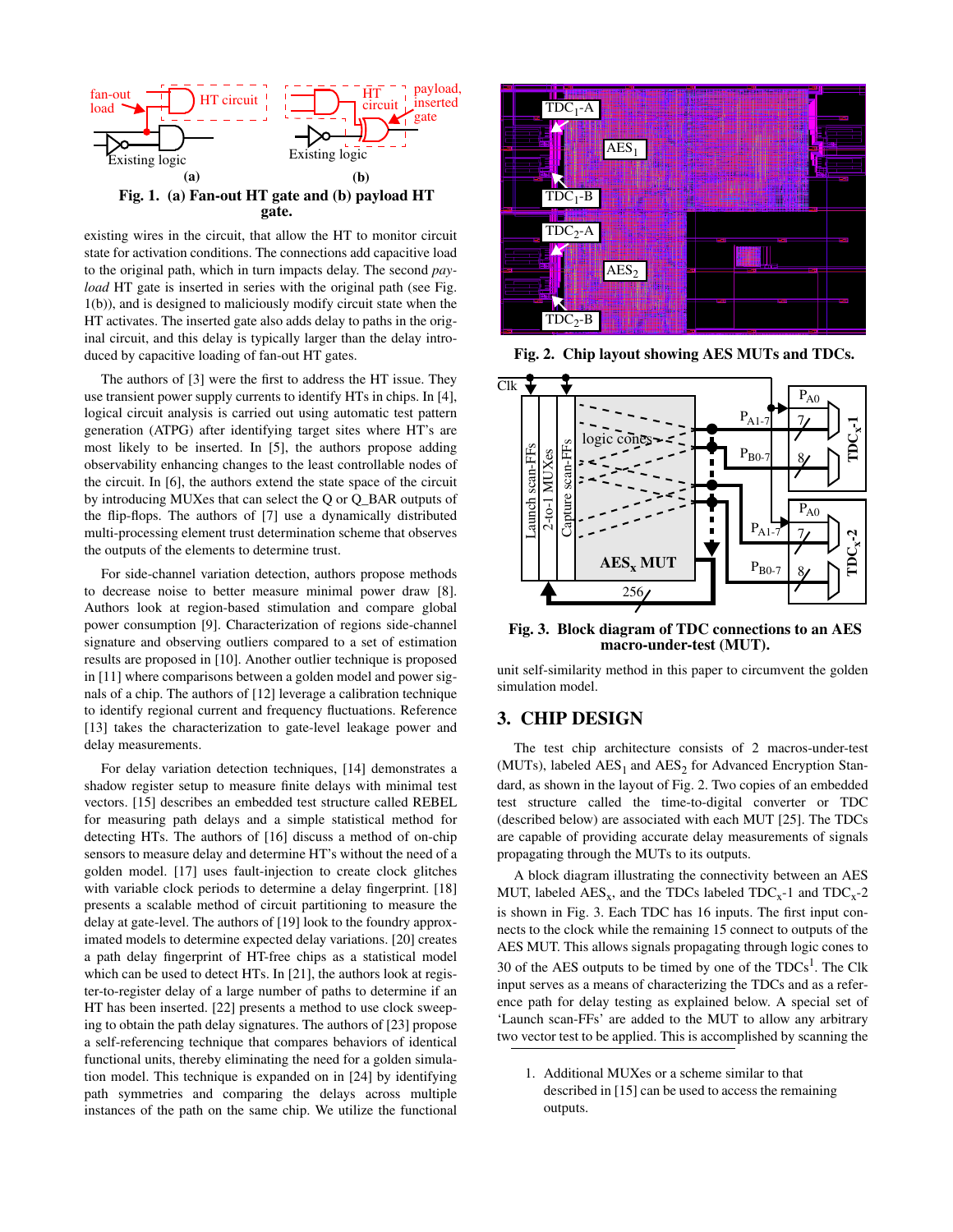

**Fig. 4. Pulse Shrinking Time-To-Digital Converter (TDC).**

first vector into the 'Capture scan-FFs' row and the second vector into the 'Launch scan-FFs' row. The Clk can then be used to launch transitions onto the inputs of the MUT.

# **3.1 Time-to-Digital Converter (TDC)**

The TDC is designed to measure the relative delay between two output signals from the MUT or one MUT output signal and the Clk. The TDC is implemented as two components, labeled Path Select Unit (**PSU**) and Delay Chain Unit (**DCU**) in the schematic of Fig. 4. Scan FFs in the PSU, labeled 'Sel A' and 'Sel B', drive the inputs of two 8-to-1 MUXes, which, in turn, select a specific pairing of MUT outputs, one from the group labeled  $P_{Ax}$  and one from group labeled  $P_{Bx}$ .

Path delay tests are carried out by applying 2 vectors in sequence to the inputs of the MUTs. The output values from the two selected paths to be timed by the TDC after the 1st vector is applied are latched into the 'path initial value FFs' in Fig. 4. These control values select the output of either the XOR or XNOR gate to generate a negative pulse for the DCU (see annotation in Fig. 4). For example, if both path values are '0' or both are '1', then the XNOR gate is selected because its output under these conditions is '1'. The arrival of an edge on one of the MUT outputs propagates to the XOR or XNOR and generates the 1-to-0 transition of the negative pulse, and an edge (arriving later) on the second output generates the 0-to-1 transition of the pulse. The 'EdgeCnt<sub>A/B</sub>' components count the number of transitions that occur on each of the paths as a means of determining whether any glitching occurred. Although some types of glitching can be tolerated by the TDC, the relative timing value produced by the TDC can be corrupted by glitching and therefore we use only path tests in which the EdgeCnts are '1' for both paths. Paths for which this is true are called **stable paths**.

The difference in the delays of the two paths is captured in the width of the negative pulse. The TDC is designed to 'pulse shrink' the negative pulse produced by the XOR/XNOR as it propagates down a current-starved inverter chain. As the pulse moves down the inverter chain, it activates a corresponding set of set-reset latches to record the passage of the pulse, where activation is defined as storing a '1'. A thermometer code (**TC**), i.e., a sequence of '1's followed by a sequence of '0's, represents the digitized delay difference between the transitions occurring on the paths. A longer sequence of '1's (up to 120 in our version) reflects a wider initial negative pulse width.

A call-out of a current-starved inverter used in the delay chain is shown on the far right side of Fig. 4. The NFET transistor with input labeled 'Calx' implements the current-starving mechanism. The Calx inputs are driven by two control voltages, labeled 'Cal0' and 'Cal1'. The current-starved inputs of all the even numbered inverters (numbered starting with 0) are connected to Cal0 while the inputs of the odd numbered inverters are connected to Cal1. This type of configuration allows independent control over the propagation speed of the two transitions associated with the negative pulse. For example, increasing the voltage on Cal1 toward the supply voltage allows the odd numbered inverters to switch more quickly. With Cal0 fixed at a specific voltage, larger Cal1 voltages allows the pulse to survive longer in the delay chain because it takes longer for the trailing edge to catch up to the leading edge. All latches up to the point where the pulse disappears store a '1', while those beyond that point store '0'.

We determined that the highest resolution and lowest noise is achieved by setting Cal0 to the supply voltage. Cal1 is tuned for each chip in a calibration process described below. An off-chip voltage source drives the Cal1 control signal in our experiments. Alternatively, this input signal can be derived from an on-chip resistor ladder network (a feature we intend to add to our next test chip). The TDC occupies an area of 176 um x 60 um (10 kum<sup>2</sup>).

The on-chip integration of the TDC makes it vulnerable to manipulation by an adversary. However, the high sensitivity of the TDC to systematic changes in path delay in combination with an externally controlled calibration method (both described below) significantly increase the challenge for an adversary to tamper with the instrument and defeat our verification methodology.

# **3.2 TDC Sensitivity Analysis**

The Cal1 input allows the timing resolution to be tuned, trading off range and resolution. The curves in Fig. 5 illustrate the tradeoff using data collected from one of the 90 nm chips and one of the TDCs. The digital clock manager (DCM) from a Xilinx Zynq FPGA is used to drive a pulse into the Clk input shown on the left side of Fig. 4. The DCM allows the width of the pulse to be tuned with a timing resolution of approx. 18 ps. The x-axis of Fig. 5 plots the pulse width which could be varied from approx 1.2 ns (the smallest possible between the FPGA and the test chip board) up through approx. 14 ns. The y-axis plots the TC produced by the TDC, a value between 0 and 120. The individual curves plot data using different values of Cal1. For lower Cal1 values, e.g., 600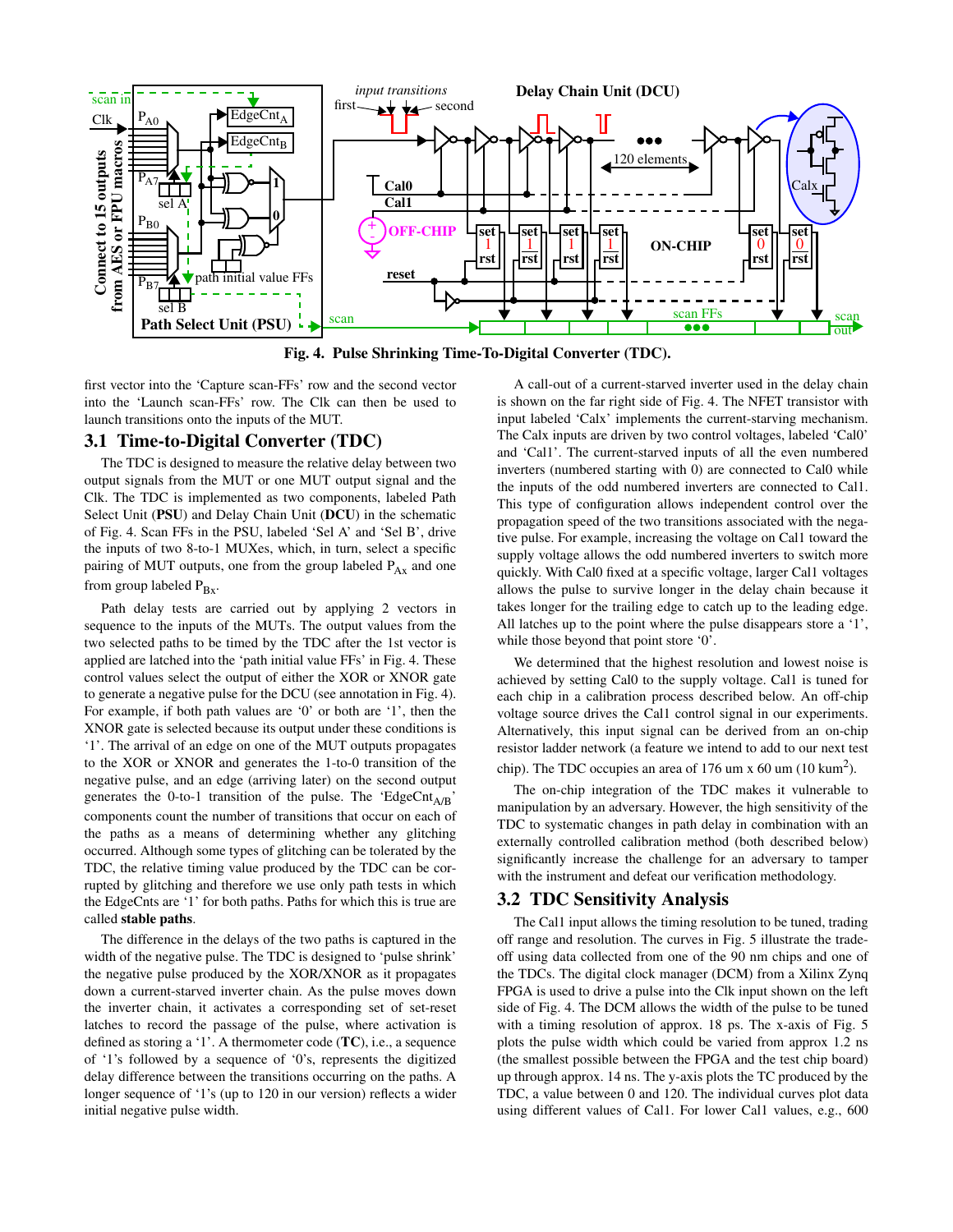

**Fig. 5. TDC sensitivity analysis: TC value produced by the TDC (y-axis) as the input pulse width is varied (xaxis) using a variety of Cal1 values (separate curves).**

mV, the timing resolution is approx. 130 ps per TC value while for higher values, e.g., 850 mV, it increases to approx. 20 ps per TC. The calibration process described above tunes Cal1 to values between 750 mV and 850 mV across all chips, which provides approx. 25 ps of timing resolution on average in our experiments.

## **3.3 HT Emulation Circuit**

We inserted a set of 20 HT emulation circuits (HTECs) into each of the AES MUTs (the placement is identical in both AES units). A schematic representation of the HTEC is shown in Fig. 6. HTECs are inserted in series with an upstream and downstream gate at a variety of places in the MUTs' netlists. It consists of a complementary NFET/PFET *pass gate* that can be enabled or disabled in a controlled fashion using a scan chain FF. An additional PFET, labeled *AV-PFET*, is connected in parallel with the pass gate, whose gate is controlled from an external voltage source using the *analog ctrl pin*. With the pass gate disabled, the analog ctrl pin can be used to change the resistance between the upstream gate and downstream gate, which, in turn, impacts the delay added by the HTEC. We refer to the voltage applied to the analog ctrl pin as the analog voltage or **AV**. The HTEC cell is designed to allow the magnitude of the delay anomaly to be tuned, which in turn, is key to evaluating the capabilities and limitations of our proposed detection methods.

## **3.4 Dealing with Process Variations**

#### **3.4.1 Calibrating Chip-to-Chip Variations**

The ability to tune the TDC using the Cal1 input signal provides a mechanism to virtually eliminate chip-to-chip process variations effects. These effects include both a global shift and scaling of all path delays to values above or below the nominal value. We implement a calibration process that computes, for a fixed value of Cal1, the average TC from a set of stable paths. A binary search process then tunes the Cal1 value (and re-tests the paths) until the average TC equals a user specified value. We choose a value of 60 in our experiments, which is 1/2 the maximum TC value of 120. Note that calibration not only addresses chip-to-chip process variation effects but also reduces measurement bias in the on-chip TDCs.

#### **3.4.2 Calibrating Within-Die Variations**

Within-die variations currently represent one of the most significant challenges for parametric HT detection methods. We have developed a chip-averaging method that significantly reduces the adverse effects of within-die variations. Chip-averaging simply



#### **Fig. 6. HT Emulation Circuit. Red highlighted components are used to change the delay characteristics.**

computes the average delay of a path from measurements made from all chips (or a statistically significant sample). If within-die variations are random, then the averaging operation will eliminate them, revealing any type of systematic delay anomaly, i.e., an increase in delay that consistently occurs in all chips. The experimental results that we show in this paper illustrate that within-die variations are largely random and therefore, can be nearly eliminated using chip-averaging. This is a very powerful feature, and to the best of our knowledge, has not been previously proposed and/ or demonstrated in hardware. Eq. 1 gives the expression for computing a chip-averaged-delay (CAD), where subscripts *A*,*P* indicate the AES unit (0 or 1) and the path ID (0 to n).

$$
CAD_{A, P} = \frac{1}{\# \text{ chips}} \sum_{i=1}^{\# \text{ chips}} D_{A, P}
$$
 Eq. 1.

#### **3.4.3 Path Selection Criteria**

Only paths that are classified as stable in both AES units across all 44 chips are used in this analysis. Also, a path is discarded from the analysis if the measured delay from any of the chips exceeds a 4  $\sigma$  limit. The 4  $\sigma$  limit for each path is derived by computing the standard deviation using the delays from all of the chips. Therefore, a delay that exceeds the limit is an outlier in the population. This catches paths that are unstable but are able to produce a single rising or falling edge and therefore are missed by the EdgeCnt check as discussed in reference to Fig. 4. The criteria for a path to be included in the analysis is very strict because we do not want glitching or small delay defects to bias the CAD value away from its nominal value, i.e., its value without process variations.

# **4. EXPERIMENTAL RESULTS**

## **4.1 HT Emulation Circuit Experiments**

A randomly selected sequence of 500 test vector pairs are applied to the two AES MUTs simultaneously. The same sequence is applied to each AES MUT to make it possible to directly compare the measured path delays. In these experiments, all HTECs pass gates are disabled as the vectors are applied, which means the pass gate controlled by the scan FF in Fig. 6 is in a high-impedance state and only the AV-PFET is conducting. Therefore, the delays of signals connected to the TDC inputs from paths sensitized from a HTEC site within the MUTs will depend on the value of AV. The same sequence of 500 vectors is applied 11 times to the 2 AES MUTs, each with a different AV applied. The values used for AV vary from 0.0 V (referred to as the **HT-free** value since this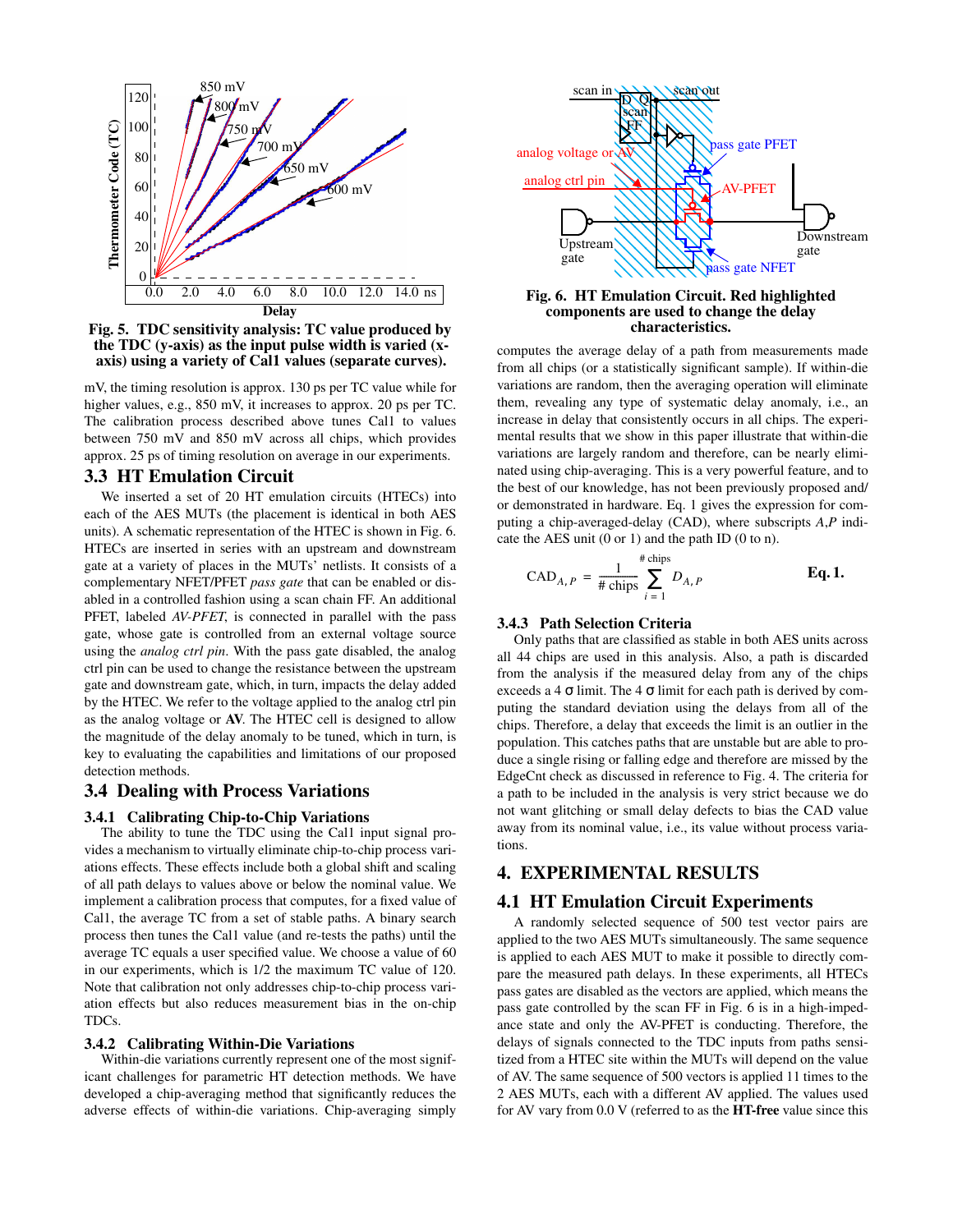

**Fig. 7. (a) Regression analysis of HT-free control samples from HTEC experiments, (b) using HT data points with AV = 0.3 V showing outliers.**

value produces the smallest delay) to 0.3 V in 30 mV steps. If a path is sensitized from a HTEC site, then the sequence of delays will change as the AV is varied. Note that the delays can increase or decrease depending on whether the edge effected by the HTEC cell is ahead or behind the edge on the other path (as indicated earlier, the TDC computes the relative delay between two paths). We use this feature to distinguish between HT and HT-free timing measurements.

Each TDC can be used to time 64 different combinations of the  $P_{Ax}$  and  $P_{Bx}$  inputs as each vector is applied. The 8  $P_{Bx}$  inputs that are timed against  $TDC_x$   $P_{AO}$  input, which is the Clk input, represent a special case because the arrival of the Clk remains constant for each test. Therefore, the length of the path driving the  $P_{Bx}$ input is proportional to the magnitude of the TC. The length of the paths under the other 56 combinations cannot be determined, however, but instead reflect the magnitude of the relative difference between the two path delays.

Although it is possible to obtain up to 128 path delay measurements from the two TDCs for each MUT for each vector pair by repeatedly applying the test vector pair and selecting a different combination using the *sel A* and *sel B* MUXes, we ignore data obtained for  $TDC_x$ -2 inputs  $P_{B3}$  through  $P_{B7}$ . As mentioned earlier, we inserted extra gates in  $\mathrm{AES}_2$  to model actual HTs and these inputs are on sensitized paths from these inserted gates. A special set of experiments are carried out to determine the detectability of these hand-inserted HTs in Section 4.2. Therefore, only 24 of the 64 path pairings within  $TDC<sub>x</sub>$ -2 are used in these experiments, i.e., path inputs  $P_{B0}$  through  $P_{B2}$  inputs are tested against each of the  $P_{A0}$  through  $P_{A7}$  inputs. These 24 path pairings are combined with the 64 from  $TDC_x-1$  to provide a total of 88 path pairing per vector. Therefore, the stable paths from 500 vectors \* 88 path pairings, i.e., 44,000 path pairings, are selected for inclusion in this analysis.

HT-free data is obtained from path pairings whose delay does not change with AV (only the timing data obtained with AV set to 0.0 V is used). A separate set of HT-free **control** data is obtained from path pairing whose delay **does** change as AV is increased. In this case, only the delays measured with AV set to 0.0 V are used (which is also considered HT-free). The control data is used to determine how many false positive detections occur in our statistical detection method. Finally, the HT data is obtained using the HT-free control paths but with  $AV > 0.0$  V. Given these constraints

and those described earlier in Section 3.4.3, our post processing produced data sets with the following cardinality and characteristics:

• HT-free path pairings: 728

These are used to derive the statistical limits.

- HT-free control path pairings: 557
	- HT path pairings: (557 \* 2) per AV Since each path that is affected by a HTEC occurs in both AES units, the number of HT paths that can be tested doubles. AVs between 0.03 V and 0.30 V in steps of 30 mV are used (for a total of 10 steps) in the HT experiments so 11,140 HT path pairings are tested altogether.

Regression analysis is applied to the scatterplot created using the 728 HT-free paths as shown in Fig. 7(a). Here, the CADs from paths in  $\text{AES}_1$  are plotted against the CADs from the same paths in  $\text{AES}_2$ . The black data points represent the HT-free paths while the blue data points represent the HT-free control paths. A regression line and prediction limits are derived using the black data points. The limits were increased slightly above  $3 \sigma (99.73)$  to  $3.5$ σ (99.9) to account for the slight increase in noise that occurs when two MUT paths are timed against each other (as opposed to paths that are timed against the Clk only). Only one outlier is present in the data as highlighted in the figure (from the HT-free data). All HT-free control data points fall within the limits. The average width of the band is approx. +/- 2.5 TCs, which means that uncompensated process variations and noise add uncertainty of approx. 63 ps.

Fig. 7(b) plots the HT data points with  $AV = 0.3$  V (the largest value that we used in our experiments) on top of the prediction limits to illustrate the number of outliers for this scenario. The data point pairings in this case are created by using the  $AV = 0.0 V$ CADs from  $\text{AES}_1$  as the first element of the pairing and the AV =  $0.3$  V CADs from  $AES<sub>2</sub>$  as the second element (and vise versa). In other words, the data point pairings are created from a combination of HT-free and HT CAD values. This is consistent with the self-referencing technique where it is assumed that the adversary only adds the HT to one of the functional units.

Table 1 shows the detection results, partitioned into rows according to the applied AV. The 1st column gives the AV value, the 2nd column gives the average increase in the TC (and the corresponding delay), while the last column gives the number of detections (and as a percentage of the total). The average increase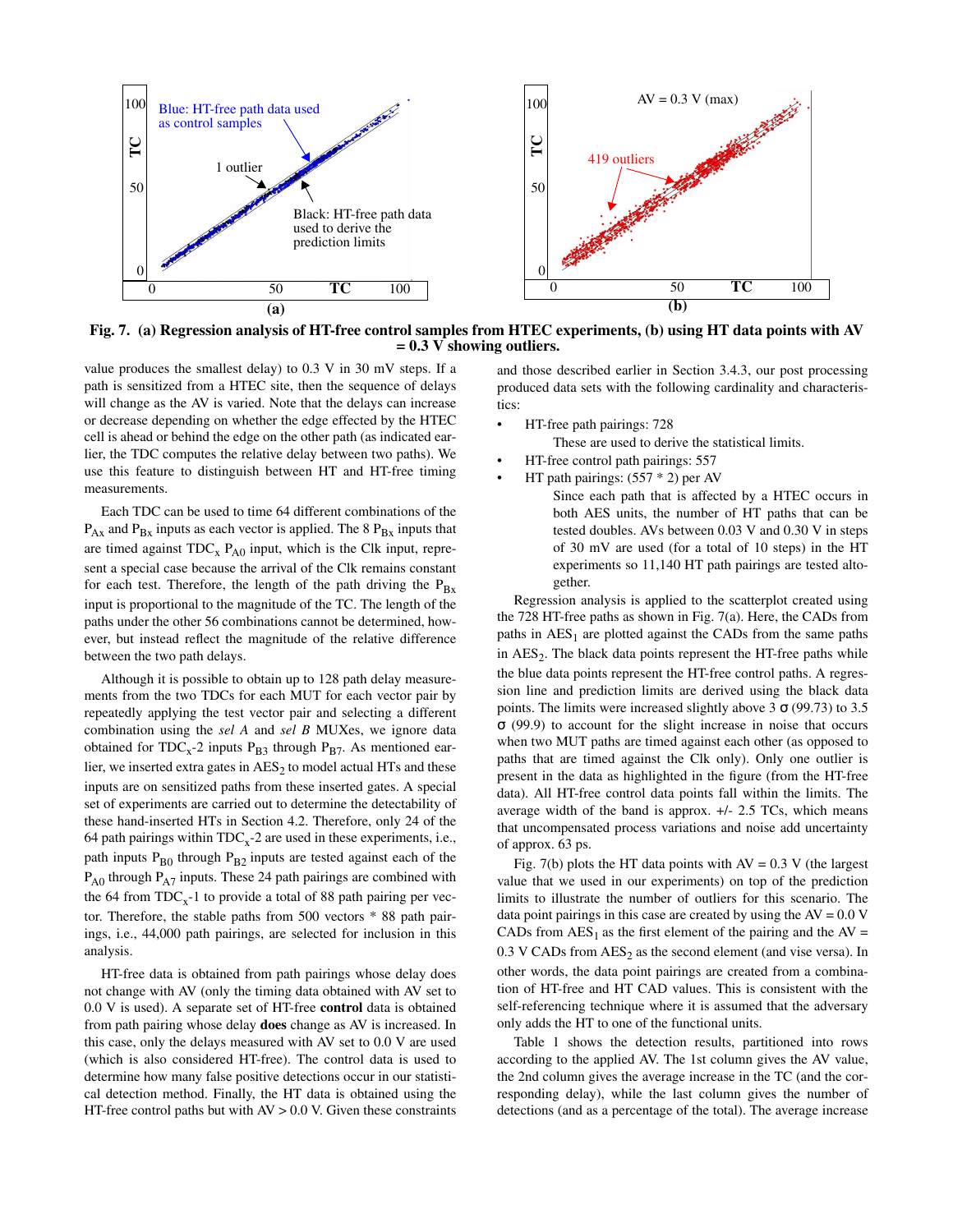

**Fig. 8. Manually inserted fan-out and payload HTs in AES<sup>2</sup> .**

in TC is computed using the differences in the HT-free control CADs (with  $AV = 0.0$ ) and the HTs CADs (with  $AV > 0.0 V$ ) across all 1,114 path pairings. As indicated earlier,  $1 TC \approx = 25$  ps. Although some of the 40 HTECs (20 in each AES) are detected for lower values of AV, detecting them all is not possible until the delay anomaly becomes greater than 1 TC. A 5X increase in the level of confidence of a positive detection occurs when the anomaly reaches 2 TCs. For perspective, the fanout-of-4 gate delay is approx. 35 ps for a 1X inverter in this technology. Therefore, these results indicate that its is possible to detect an extra inverter in a path with reasonably high confidence.

**Table 1: HT detection results from HTEC experiments.**

| AV(V) | Average increase in TC<br>(ps) over HT-free path | Number $(\%)$ of paths that<br>detect an HT (of $1,114$ ) |
|-------|--------------------------------------------------|-----------------------------------------------------------|
| 0.03  | $\overline{0.27}$ (7 ps)                         | $3(0.3\%)$                                                |
| 0.06  | $0.53(13 \text{ ps})$                            | $7(0.6\%)$                                                |
| 0.09  | $0.79(20 \text{ ps})$                            | $34(3.1\%)$                                               |
| 0.12  | $1.05(26 \text{ ps})$                            | $67(6.0\%)$                                               |
| 0.15  | $1.30(33 \text{ ps})$                            | $115(10.3\%)$                                             |
| 0.18  | $1.55(39 \text{ ps})$                            | $176(15.8\%)$                                             |
| 0.21  | $1.79(45 \text{ ps})$                            | 246 (22.1%)                                               |
| 0.24  | $2.02(51 \text{ ps})$                            | $302(27.1\%)$                                             |
| 0.27  | $2.25(56 \text{ ps})$                            | 359 (32.2%)                                               |
| 0.30  | $2.46(62 \text{ ps})$                            | 419 (37.6%)                                               |

# **4.2 Fan-out and series-inserted HT Experiments**

The objective of these experiments is to determine if it is possible to detect a set of HTs implemented with standard cell logic gates connected as fan-out loads or in series with paths in the  $AES<sub>2</sub> MUT.$  Similar to the self-similarity strategy taken in the previous section, we compare path delays from two 'nearly' identical copies of the AES to determine if systematic anomalies can be measured and detected on paths that posses an HT.

#### **4.2.1 Fan-out and Series Inserted Trojans**

As mentioned earlier, we purposely made the layouts for  $\text{AES}_1$ and  $\text{AES}_2$  (including the TDCs) nearly identical. The Cadence



**Fig. 9. Regression analysis of fan-out/payload HTs.**

synthesis and place and route tools were used to create one copy of the layout that was then placed into the two locations as shown in Fig. 2. The layout editor was then used to make small changes in the copy labeled  $\text{AES}_2$ . In particular, filler cells were removed and additional gates were added as shown in Fig. 8. The red components represent the HT while the black components represent the existing elements in the layout. Each HT was designed to effect only one of the AES outputs. HT #1 adds a buffer which isolates the large capacitive load present on the capture FF input from the wire that connects to the TDC input. Therefore, the delay along paths to the output for  $\text{AES}_2$  should be less than the delay for  $AES_1$  which does not include the isolation buffer. HTs  $#2, #3$ and #5 add capacitive load to existing wires while HT #4 includes a series inserted buffer. Therefore, the path delays from  $\mathrm{AES}_2$  for HTs 2 through 5 are expected to be longer than those measured from  $\mathrm{AES}_1$ .

#### **4.2.2 Methodology**

We again applied a set of 500 random vector pairs to the 2 AES MUTs. Unlike the analysis carried out in the previous section, all TDC path measurements are carried out using the Clk as reference, i.e., only  $P_{A0}$  from Fig. 3 is used, and all HTECs are disabled. The HTs referred to in Fig. 8 affect  $TDC_{2}$ -2  $P_{B3}$  through  $P_{B7}$  inputs while the remaining 11 TDC inputs (8 from TDC<sub>2</sub>-1 and 3 from  $TDC_2-2$ ) are HT-free.

#### **4.2.3 Regression Detection Results**

Fig. 9 plots the CADs for  $\text{AES}_1$  along the x-axis against the CADs for  $AES_2$  along the y-axis (similar to the plots described in reference to Fig. 7). A regression line and 3  $\sigma$  prediction limits are derived using 676 HT-free CADs, while the HT CADs for 468 paths are shown in red. Path delays begin at approx.  $TC = 50$ because the Clk edge always arrives on the TDC  $PA_0$  before any of the transitions propagating through the AES MUTs arrive on the TDC  $PB<sub>x</sub>$  inputs. Outliers occur in the region as labeled. Unfortunately, only HT #4 is detected using regression analysis. Therefore, regression is not sensitive enough to detect most of these subtle HT delay anomalies.

#### **4.2.4 Trending Detection Results**

In this section, we develop an alternative detection method that is based on the analysis of trends in the CAD differences. The trends introduced by systematic anomalies are captured by computing a **difference** CAD or DCAD value defined by Eq. 2.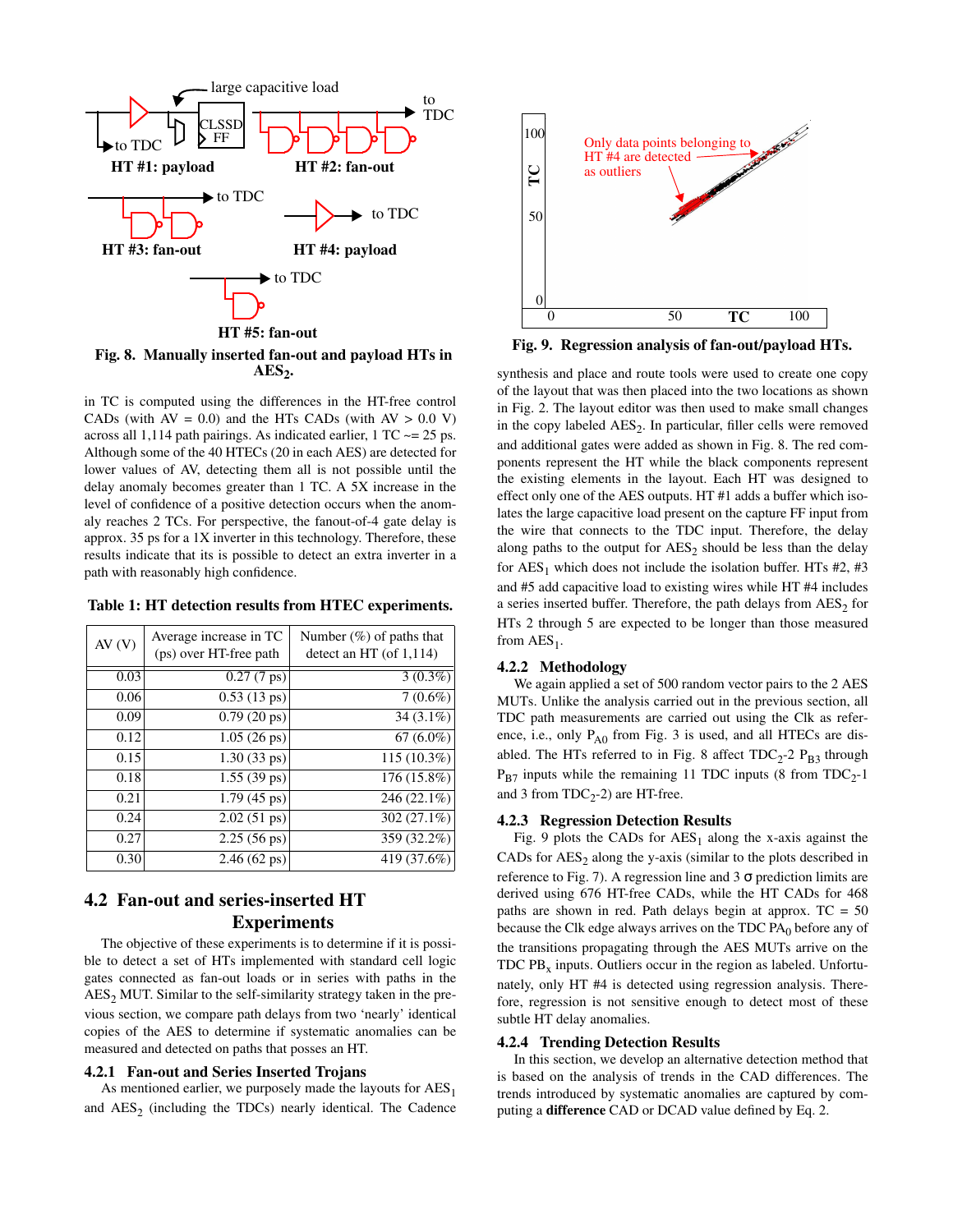

**Fig. 10. DCAD values on y-axis for paths tested through each of the TDC inputs, sorted on the magnitude of the differences from largest (left) to smallest (right).**

DCAD*A P*, CAD1, *<sup>P</sup>* CAD0, *<sup>P</sup>*

We partition the DCAD values computed for the stable paths under all 500 vectors into 16 groups, with each group corresponding to one of the HT or HT-free TDC inputs. Each of the groups of DCAD values are plotted as a curve in Figs. 10 and 11. All 16 curves are superimposed in Fig. 10 while Fig. 11 partitions the curves into HT and HT-free groups. The data points in each curve represent all of the stable paths that were tested. We only include paths that go through the HT site for the HT TDC inputs, and ensure that all paths included in the HT-free curves are HT-free.

The values are sorted from left-to-right on the magnitude of the DCAD value, with the largest differences on the left. The shaded region labeled "Uncertainty Region" represents the noise floor, i.e., the point at which the DCAD values in the curves begin jumping between negative and positive values in a random fashion. The cone-like shape, with a maximum width of +/- 2 TCs on the left, indicates that noise is proportional to the magnitude of the difference. The ordering of the data points along the x-axis also correlates to path length, with the data points on the left side of the curves produced by the longest paths.

The curves above and below the Uncertainty Region capture a systematic component of variation in path delay, i.e., a shift in delay that is similar in all chips. The 5 HT curves are labeled, and are consistent with the expected behavior as described in Section 4.2.1. For example, HT #1 isolates the large load capacitance of the CLSSD capture  $FF$  and therefore, the delay in  $AES_2$  is smaller than the delay in the  $\text{AES}_1$  (the nominal version), producing a curve with negative values. Larger positive increases in delay are expected in the curves for HT #2 and #4, while the expected increase in delay of HT #3 and #5 should be smaller. The average TC over the left portion of the curves is 2.5, 3.75, 2.0 and 2.0 for these 4 HTs, which is consistent with the expectations. Note that the curves for HT #3 and #5 are very close to the noise floor, making it difficult to decide with high confidence that a systematic anomaly exists. Therefore, fan-out loads of 1 or 2 gates represent the most challenging HT characteristics to detect. However, the trend of the data points for the HT inputs to remain for at least some fixed interval above or below the 0 line provides evidence of a systematic anomaly. Notice that this representation, unlike the



**Fig. 11. Same as Fig. 10 except HT-free and HT results are separated.**

 $_{1, P}$  – CAD<sub>0, P</sub> **Eq. 2.** regression curve in Fig. 9, clearly shows that HT #1 and #2 are anomalous.

> All 11 of the HT-free curves in Figs. 10 and 11 fall within the Uncertainty Region as expected except for 1 curve. The reason that a systematic anomaly exists in the curve labeled 'Unknown anomaly' is unclear. We carefully checked the layout for wiring differences between the 2 AES units for this TDC input and found only small differences in capacitance coupling introduced by cross-over wires that are present in  $\text{AES}_2$  but not in  $\text{AES}_1$ . We do not believe these are significant enough to introduce the observed anomaly. We also tested each of the 4 TDCs across all chips using a series of clock pulses (similar to that described in reference to Fig. 5), computed chip-averages and compared the CAD values of TDCs connected to  $\text{AES}_1$  with those computed for  $\text{AES}_2$ . The differences were less than 1 TC, which indicates that the TDCs themselves are not introducing the anomaly. The fact that the anomaly is present, and is consistent across a large number of paths and chips makes it likely that there is a physical difference in the layouts (which we cannot find), or there is some type of systematic process variation (which is unlikely because this would effect more than just one of the TDC inputs).

#### **4.2.5 Analysis of the Effectiveness of Chip-Averaging**

In this section, we quantify the level of reduction in noise and within-die variations provided by chip-averaging. As indicated above, the CAD values are computed from the TC values measured from 44 chips. Fig. 12 plots the individual chip TCs for a set of 5 HT-free path pairings, labeled  $P_1$  through  $P_5$ , as the first 44 values along the x-axis and the CAD value as the last (right-most) data point. The two curves associated with each path pairing are derived from each of the two AES units. The length of the path delay difference increases from  $P_1$  through  $P_5$  as reflected in the range of TCs. The variation in the individual chip values is caused by noise and within-die process variations. Given all 5 path pairings are HT-free, the CAD values for each pairing of paths on the far right should be equal in the absence of noise. The difference between the CAD values, defined earlier as DCAD, in all 5 cases is close to the ideal case of 0. The largest DCAD value is 1.2, as given by  $P_3$  CAD values of 79.2 and 78.0. The range of variation in the individual chips, on the other hand, is given by  $85 - 74 = 11$ .